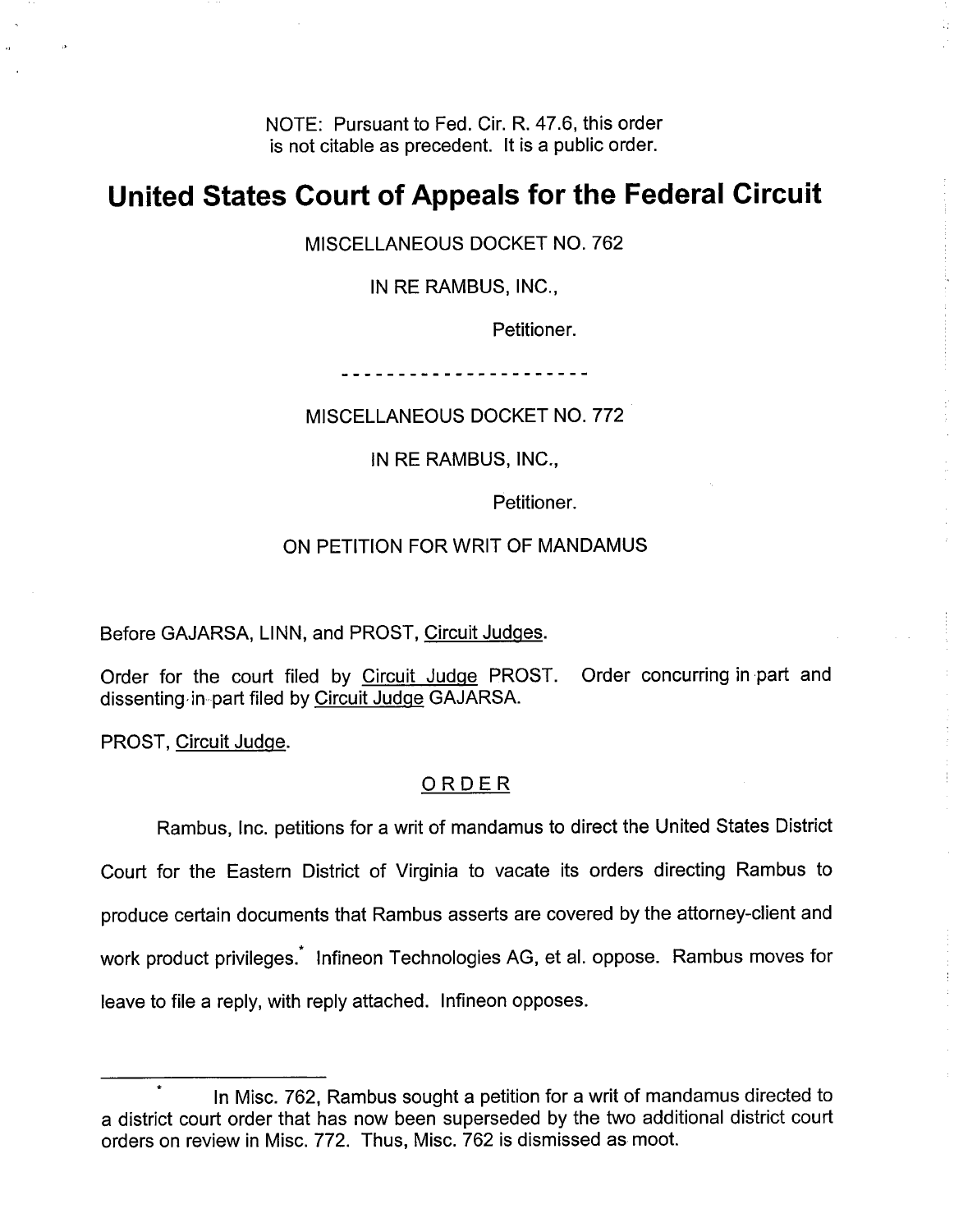The district court, after an in camera review of various documents that Rambus asserts are privileged, granted Infineon's motion to compel production of certain documents. Specifically, the district court determined that (1) documents related to Rambus's document retention policy and litigation policy should be produced because Rambus had engaged in an improper spoliation scheme, and (2) alternatively, those documents should be produced because Rambus had previously selectively disclosed matters related to its document retention policy and litigation policy. Because these are alternative holdings, to fully succeed on its mandamus petition, Rambus has to convince us that both determinations are in error. Under the standards governing petitions for writs of mandamus, Rambus has not met its burden.

The remedy of mandamus is available only in extraordinary situations to correct a clear abuse of discretion or usurpation of judicial power. In re Calmar, Inc., 854 F.2d 461, 464 (Fed. Cir. 1988). A party seeking a writ bears the burden of proving that it has no other means of attaining the relief desired, Mallard v. U.S. Dist. Court for the Southern Dist. of Iowa, 490 U.S. 296, 309 (1989), and that the right to issuance of the writ is "clear and indisputable," Allied Chemical Corp. v. Daiflon, Inc., 449 U.S. 33, 35 (1980). A court may deny mandamus relief "even though on normal appeal, a court might find reversible error." In Re Cordis Corp., 769 F.2d 733, 737 (Fed. Cir. 1985).

Here, Rambus has not shown that the district court's relevant determinations, factual and legal, were clearly and indisputably incorrect. The district court's determinations regarding waiver of the privileges due to spoliation are largely factual in nature, and no error sufficient to warrant mandamus relief has been demonstrated in that regard. Rambus has not clearly shown that an act such as spoliation, if a prima facie case of such had been found, could not be used as a basis for determining whether the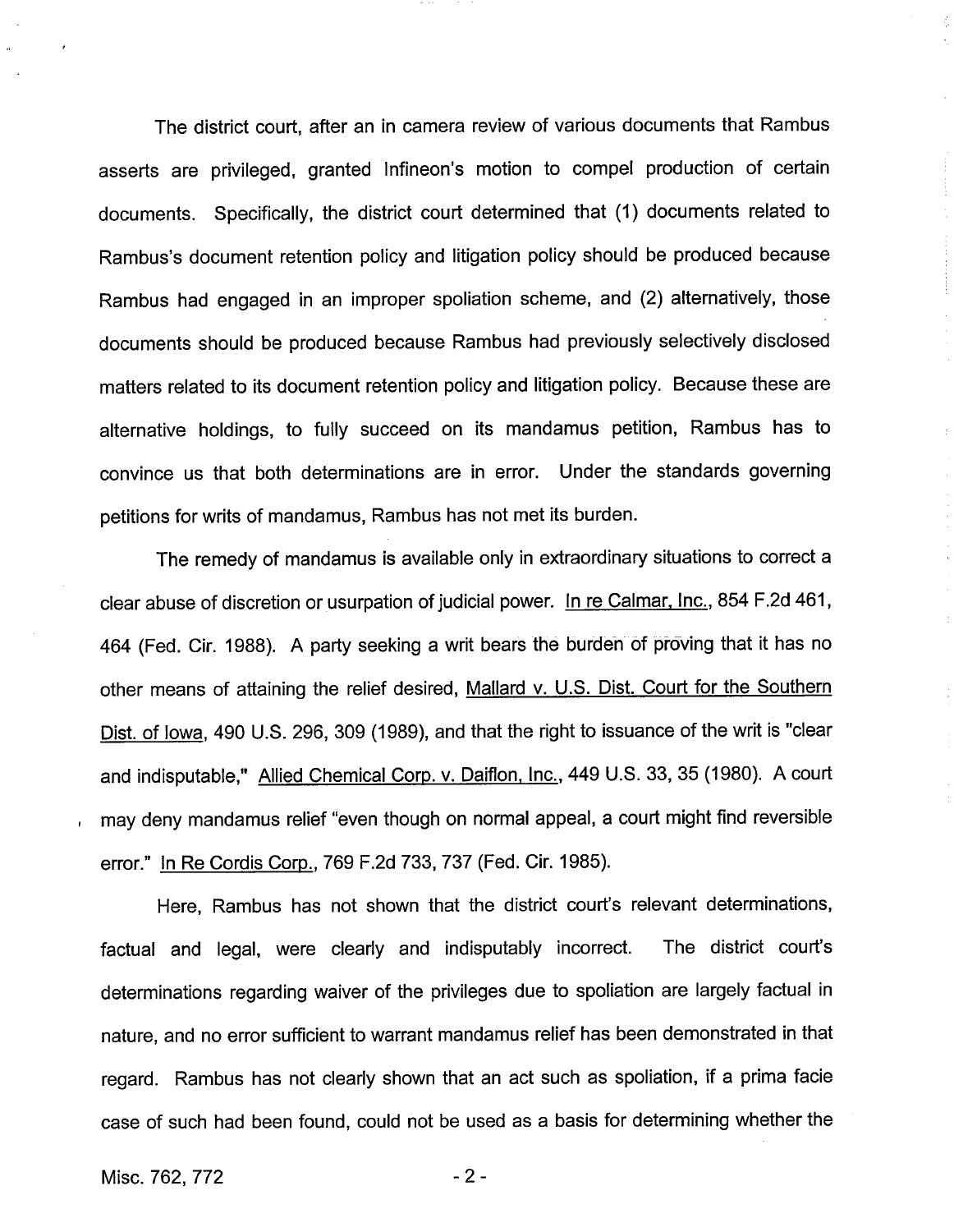privileges should apply. And although we need not reach the district court's alternative determination regarding subject-matter waiver, we note our agreement with the concurrence-in-part, dissent-in-part that the district court properly used the waiver doctrine to require Rambus's disclosure of all but its pure opinion work-product documents. Additionally, Rambus's challenge to the in camera review conducted by the district court is not convincing.

Accordingly,

IT IS ORDERED THAT:

**(1)** Rambus's petition for a writ of mandamus, Misc. 772, is denied.

(2) Rambus's previous petition, Misc. 762, is dismissed as moot.

(3) Rambus's motion for leave to file a reply, with reply attached, is granted.

FOR THE COURT

Sharon Prost Circuit Judge

cc: Michael J. Schaengold, Esq. Christopher Landau, Esq. USDC, E.D. Va., Judge USDC, E.D. Va., Clerk

Date

AUG 18 2004

**FILED U.S. COURT OF APPEALS FOR THE FEDERAL CIRCUIT** 

**AUG 1** 8 2004

**JAN HORBALY CLERK**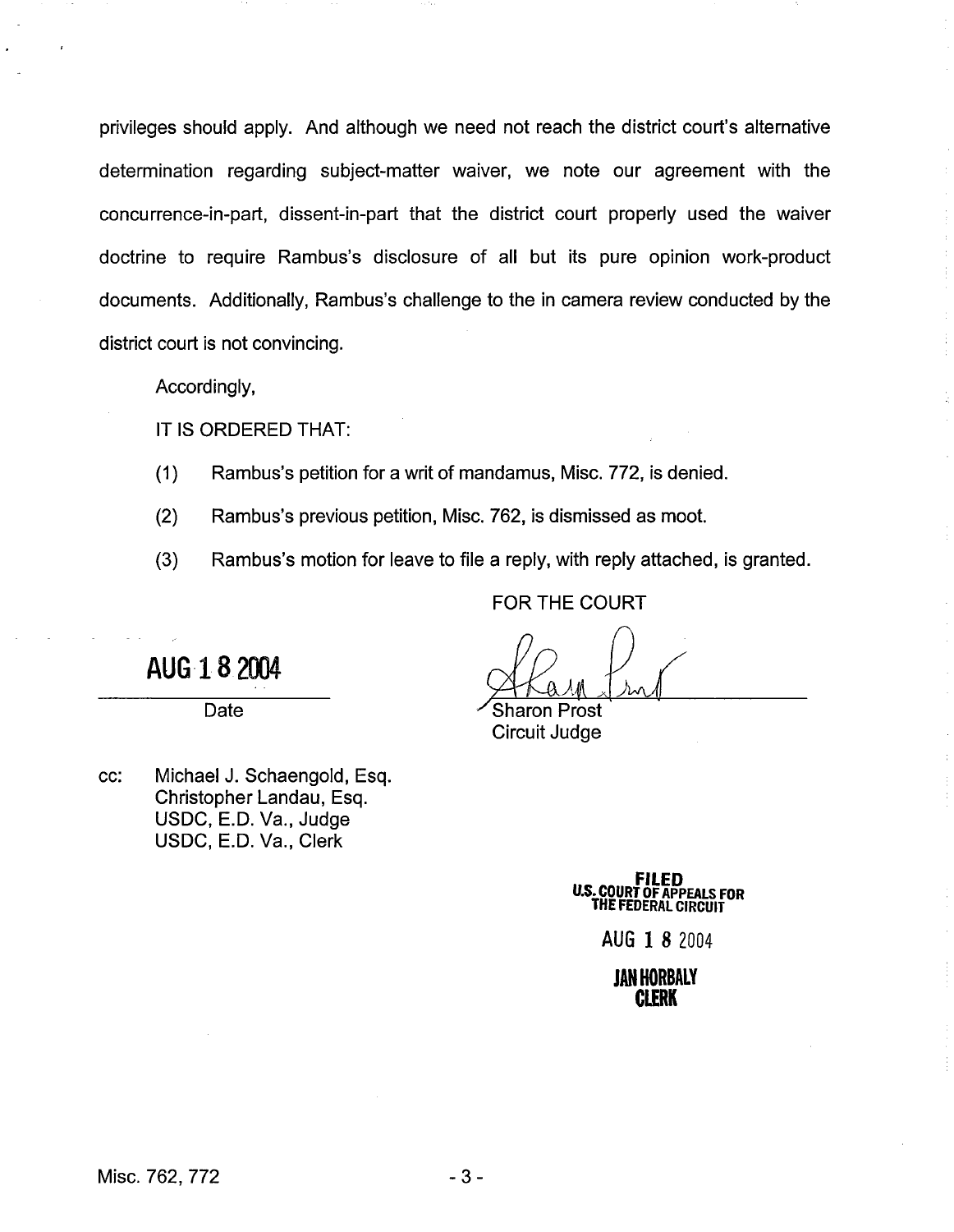## **United States Court of Appeals for the Federal Circuit**

MISCELLANEOUS DOCKET NO. 762

IN RE RAMBUS, INC.,

Petitioner.

MISCELLANEOUS DOCKET NO. 772

IN RE RAMBUS, INC.,

Petitioner.

GAJARSA, Circuit Judge, concurring in part and dissenting in part.

Rambus, Inc. petitioned this court for a writ of mandamus, asking the court to order the United States District Court for the Eastern District of Virginia to vacate its orders directing Rambus to produce documents for which Rambus claims attorneyclient and work product privileges. The district court issued two opinions, reaching identical results under different theories.

In its first opinion, the district court considered the applicability of the crimelfraud exception to the spoliation of evidence. The district court first ruled that spoliation could trigger the crimelfraud exception even if it did not rise to the level of either crime or fraud, and second, that Rambus's corporate document retention policy rose to the requisite level. The district court did not indicate what types of document retention policies would preserve privilege; it simply recited a lengthy factual litany of Rambus's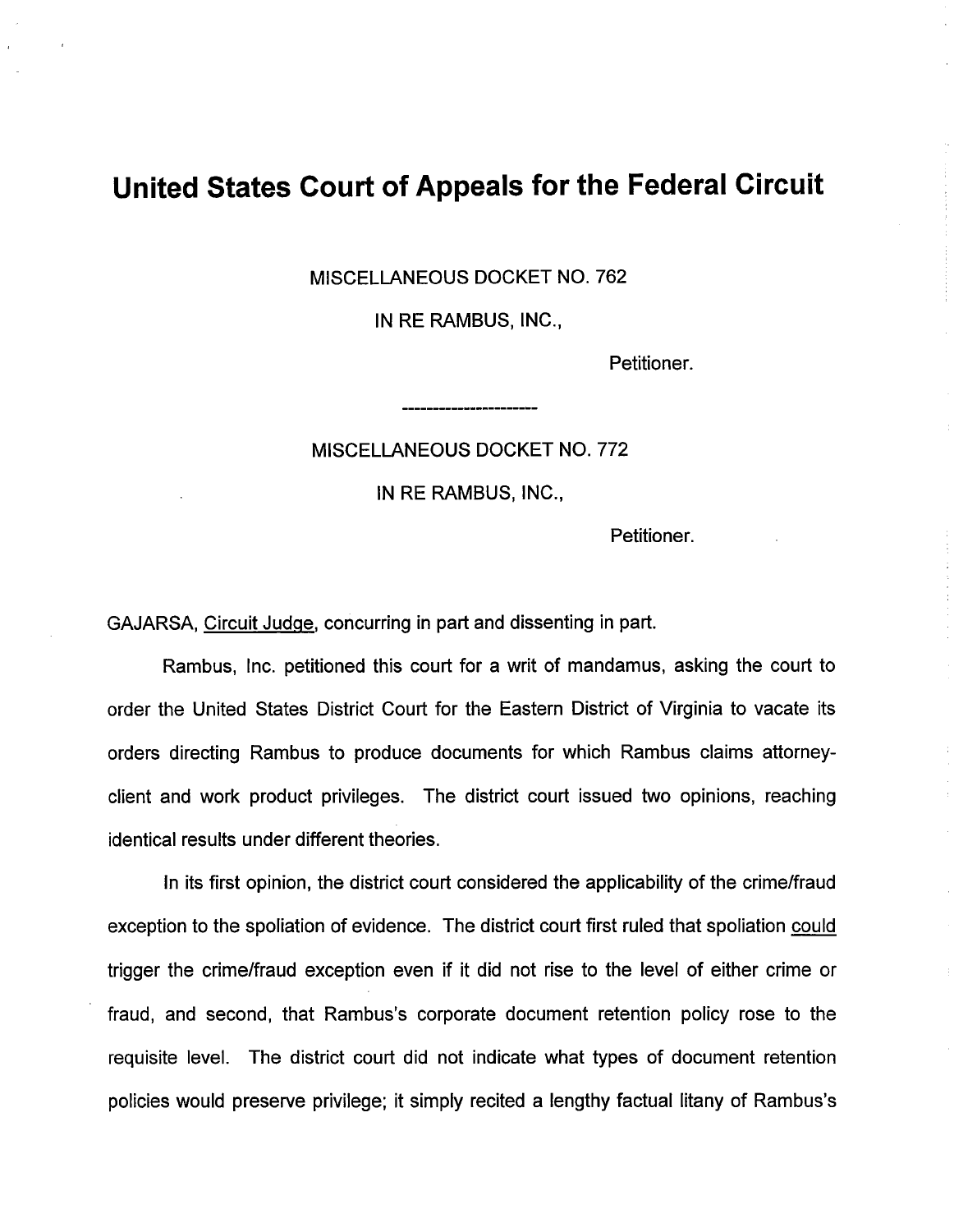inappropriate behavior, and concluded that Rambus's policy was neither criminal nor fraudulent, but that it had waived Rambus's work product privilege.

In its second opinion, the district court reviewed the facts surrounding Rambus's document production in both the instant matter and a related matter in front of the Federal Trade Commission, and concluded that Rambus had disclosed selected documents describing its corporate document retention policy and the relationship between that policy and its litigation strategy. The district court then concluded that this selective disclosure acted to waive privilege for a broader category of documents from which Rambus selected them.

The majority has ruled inter alia that "Rambus has not clearly shown that an act such as spoliation, if a prima facie case of such had been found, could not be used as a basis for determining whether the privileges should apply." In so ruling, the majority has avoided the critical question underlying Rambus's petition: Whether Fourth Circuit law permits a trial court to waive a party's privilege as a remedy for spoliation of evidence that is neither fraudulent nor criminal. According to the Fourth Circuit,

[slpoliation refers to the destruction or material alteration of evidence or to the failure to preserve property for another's use as evidence in pending or reasonably foreseeable litigation. The right to impose sanctions for spoliation arises from a court's inherent power to control the judicial process and litigation. . . . Thus, while the spoliation of evidence may give rise to court imposed sanctions deriving from this inherent power, the acts of spoliation do not themselves give rise in civil cases to substantive claims or defenses. While a district court has broad discretion in choosing an appropriate sanction for spoliation, the applicable sanction should be molded to serve the prophylactic, punitive, and remedial rationales underlying the spoliation doctrine. . . . We review the district court's exercise of its discretion for abuse.

Silvestri v. GMC, 271 F.3d 583, 590 (4th Cir. 2001) (citations omitted).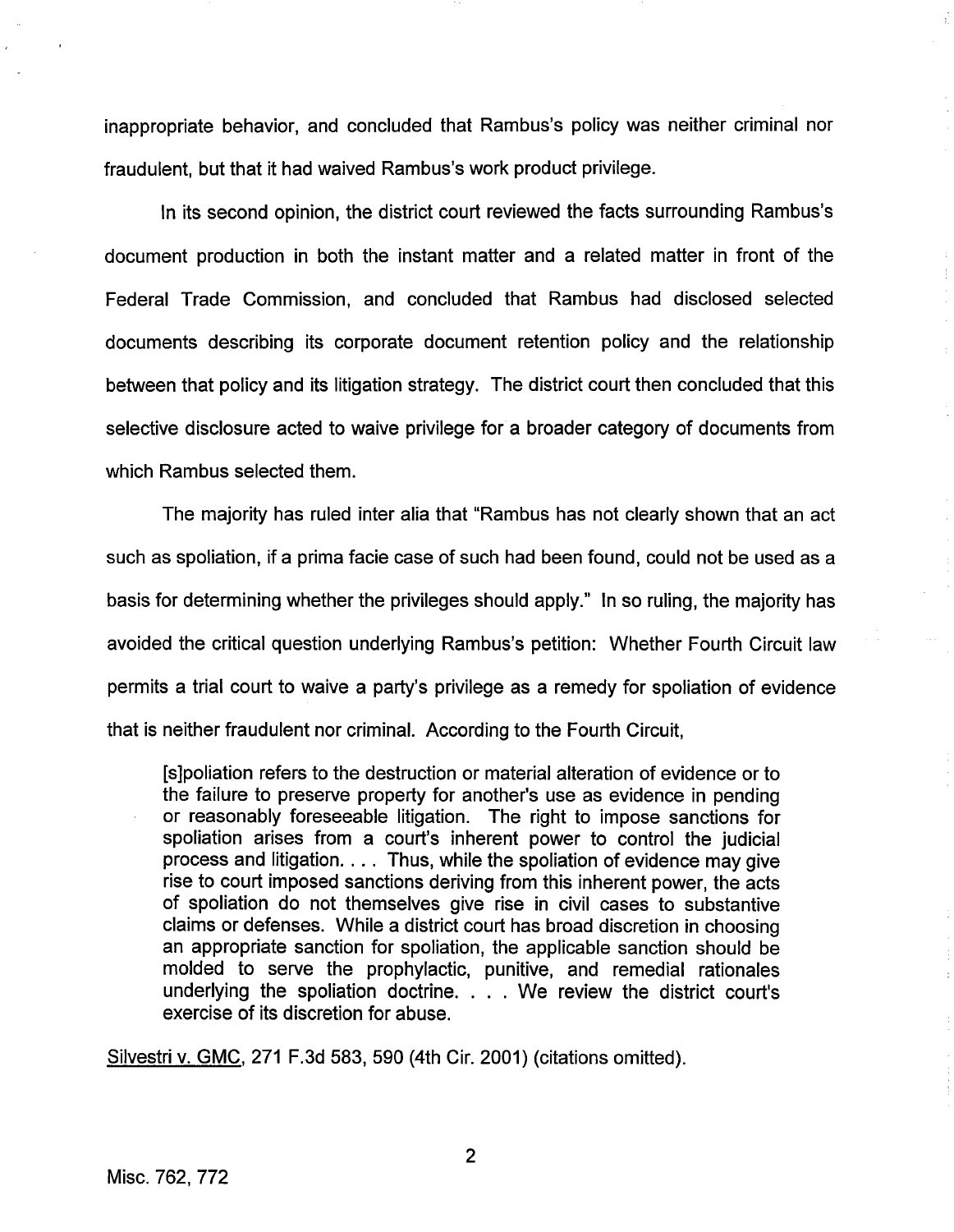Though the district court in its spoliation ruling, lnfineon in its brief to this court opposing Rambus's petition, and the majority rely heavily upon this "broad discretion" to find that Rambus has waived its privilege, none have pointed to a single instance of a trial court waiving a party's privilege as a remedy for spoliation. The Fourth Circuit's most recent comment on the matter is that its "spoliation of evidence rule allows the drawing of an adverse inference against a party whose intentional conduct causes not just the destruction of evidence . . . but also against one who fails to preserve or produce evidence." Hodge v. Wal-Mart Stores. Inc., 360 F.3d 446, 450 (4th Cir. 2004). In an earlier discussion, the Fourth Circuit noted that

This circuit has addressed the spoliation of evidence rule in only one case and held that it is a rule of evidence. . . . [There,] we approved the trial court's instruction to the jury that it could draw an adverse inference from the plaintiffs destruction of evidence under much the same circumstances as were present here. We did not address any more severe action than drawing an adverse inference . . .

Cole v. Keller Indus., 132 F.3d 1044, 1046-1 047 (4th Cir. **1998).** The Fourth Circuit has yet to consider remedies more severe than drawing an adverse inference or crafting appropriate jury instructions. The district court here would not have abused its discretion by drawing an inference adverse to Rambus. The extension of the spoliation rule to pierce privilege protecting all legal documents surrounding a corporate document retention policy that is neither fraudulent nor criminal, however, represents a drastic increase in the severity of the remedy. The Fourth Circuit, in my judgment, would likely find that the district court abused its discretion by applying this remedy to this offense.

In addition to misstating the law and abusing its discretion, the district court's spoliation ruling will likely have a severe impact on public policy. I agree with Rambus that this ruling will confuse and likely chill all corporate efforts to develop reasonable

3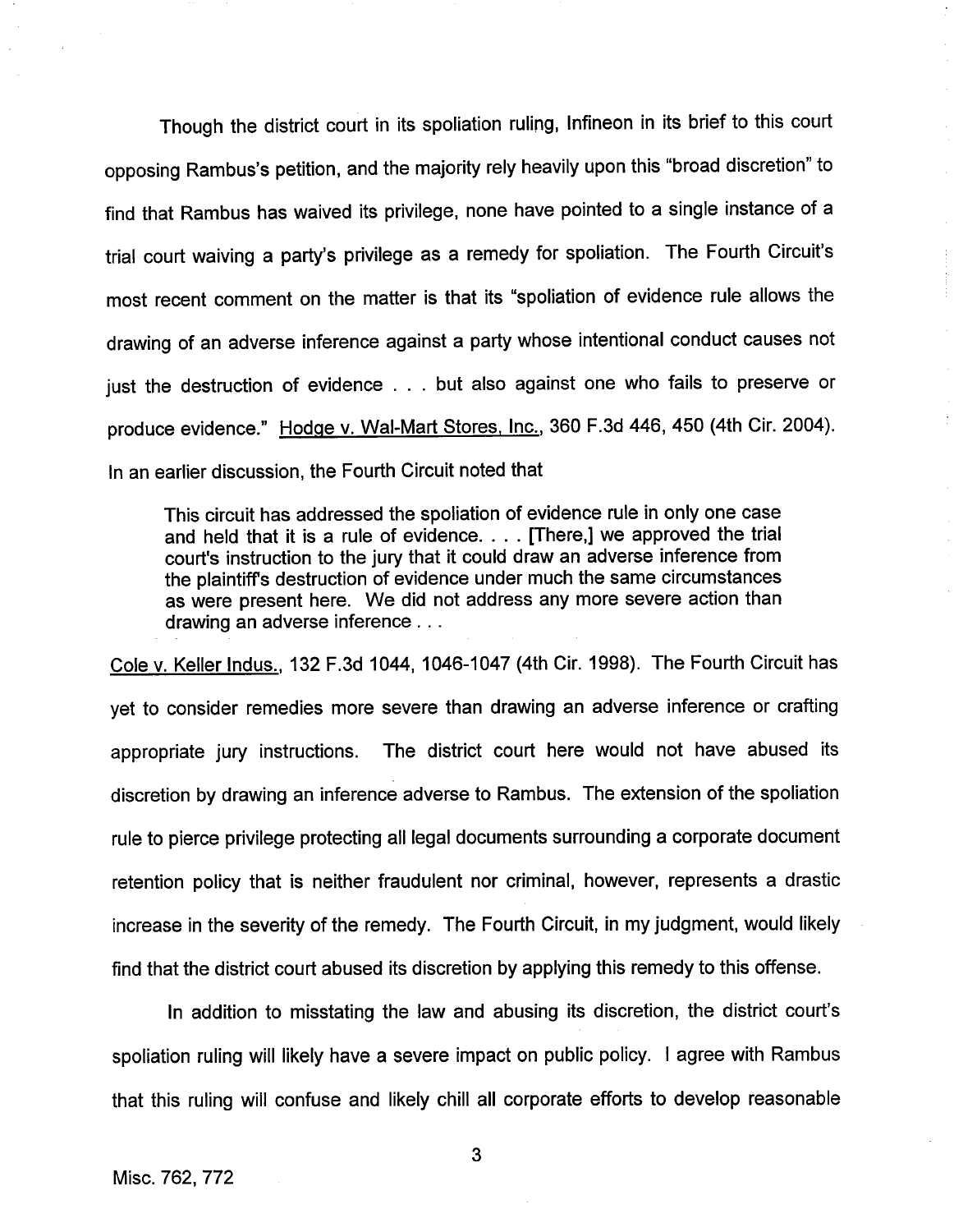document retention policies. The district court's inability to define a clear separation, short of common-law fraud, differentiating permissible policies from impermissible policies, will open all corporations with document retention policies-likely meaning all corporations--to the piercing of privilege with respect to those policies.

The district court and both parties concede that the Fourth Circuit has never addressed this issue. We should not presume that the Fourth Circuit would reach a conclusion with such dire policy implications. The majority's decision to uphold the principle that some vaguely defined quantum of inappropriate behavior surrounding document retention policies waives privilege casts a cloud of uncertainty around all such policies. This court should not allow the district court's ruling on spoliation to stand. We should grant Rambus's requested mandamus on this issue.

Nevertheless, I agree with the majority that Rambus was required to turn over most of the documents on which it claimed privilege because of the district court's ruling on subject matter waiver. If, in fact, Rambus did disclose documents selectively, it has waived privilege for the entire category. Under Fourth Circuit Law, however, pure opinion work product is excluded from the scope of this broad waiver. In re Martin Marietta Corp., 856 F.2d 619, 625-626 (4th Cir. 1988) ("[Wle feel that it is incumbent upon us to decide . . . whether subject matter waiver 'applies' with equal vigor to opinion work product. We hold that the doctrine does not apply to such materials."). The district court determined that some of the documents on which Rambus claimed work product privilege were, in fact, opinion work product in the sense described in Martin Marietta. Though the district court nevertheless asserted that these documents fell within an exception in Martin Marietta, there does not appear to be any such

4